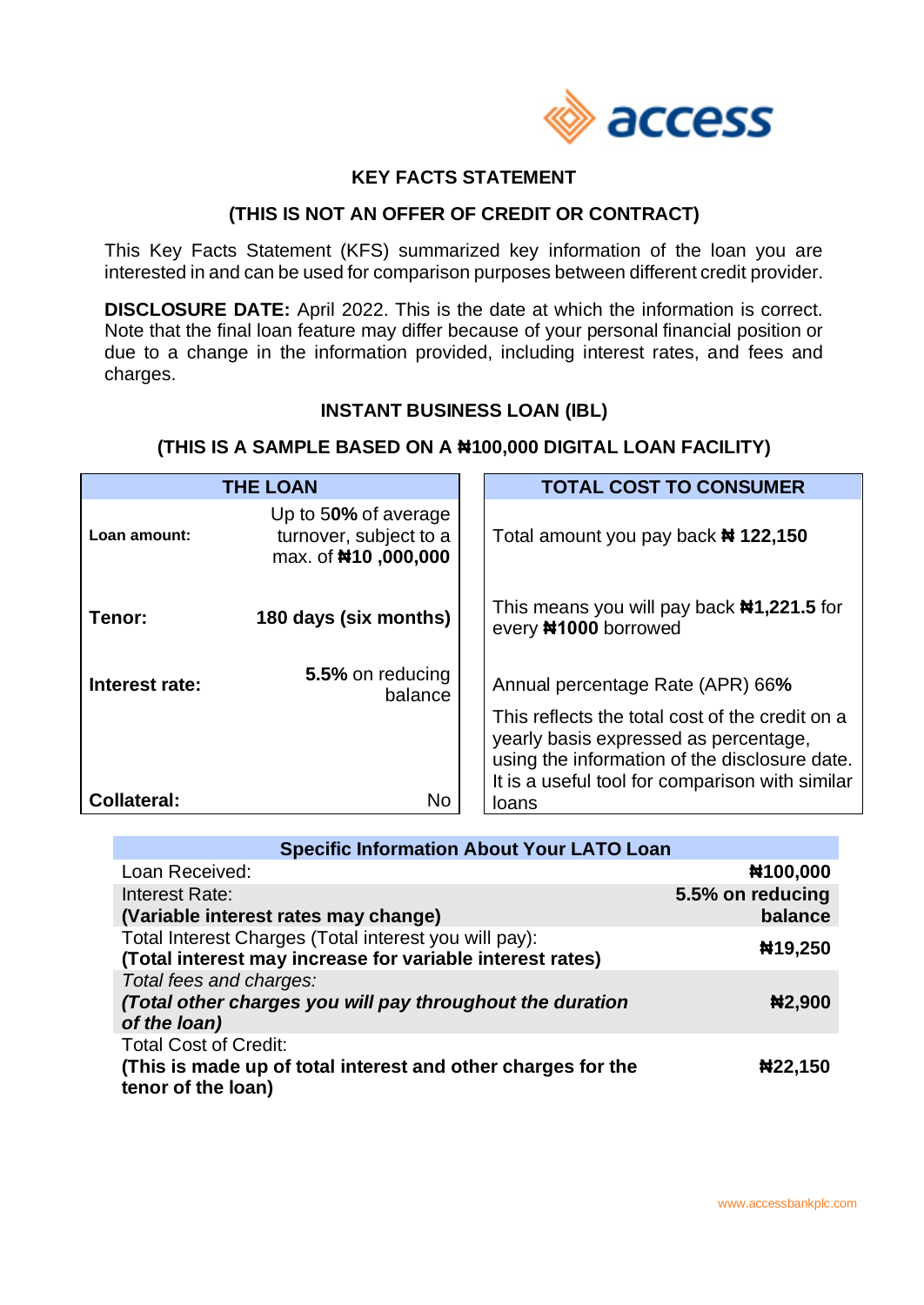

| Repayment                                   |                               |  |
|---------------------------------------------|-------------------------------|--|
|                                             | #22,166.67 month 1            |  |
|                                             | #21,250.00 month 2            |  |
|                                             | $\textbf{N}20,333.33$ month 3 |  |
| <b>Repayment Amount:</b>                    | #19,416.67 month 4            |  |
| (Amount you will need to repay on due date) | #18,500.00 month 5            |  |
|                                             | #17,583.33 month 6            |  |
|                                             |                               |  |

| Anniversary date (30-days) after |
|----------------------------------|
| loan has been disbursed          |
| Anniversary date for the         |
| duration of the tenor            |
| 6.                               |
|                                  |

**Note: that the amount required to be paid (for each and total) does not include fees which are dependent on events that may not occur (for example, late payment/penal charge)**

Fees and charges comprise of:

| (A) Credit Provider's Fees               |                  | (B) Third-party Fees/Charges         |             |
|------------------------------------------|------------------|--------------------------------------|-------------|
| (List all applicable lending fees)       |                  | (List all applicable 3rd party fees) |             |
| (1) Interest                             | $\text{H}19,250$ | (1) Credit Life Insurance            | <b>N900</b> |
| (2) Management Fee                       | H1,000           |                                      |             |
| (3) Advisory Fee                         | H1,000           |                                      |             |
| Total (A)                                | #21,250          | Total (B)                            | #900        |
| <b>Total fees and charges</b><br>$(A+B)$ | #22,150          |                                      |             |

#### **Penalties and Additional Requirements**

- **Late Payment:** If a payment is more than 7 days from the due date, you will be charged 1% flat per month on the overdue amount.
- **Early Liquidation of the Loan:** You will not be charged any extra fee if you pay off your loan before maturity date.
- **Disbursement:** Loans are usually disbursed instantly, however in some rare cases, delays are caused by third parties outside the control of Access Bank. Such delays are generally resolved within 24hrs and we will keep you informed as to when your loan will disburse.